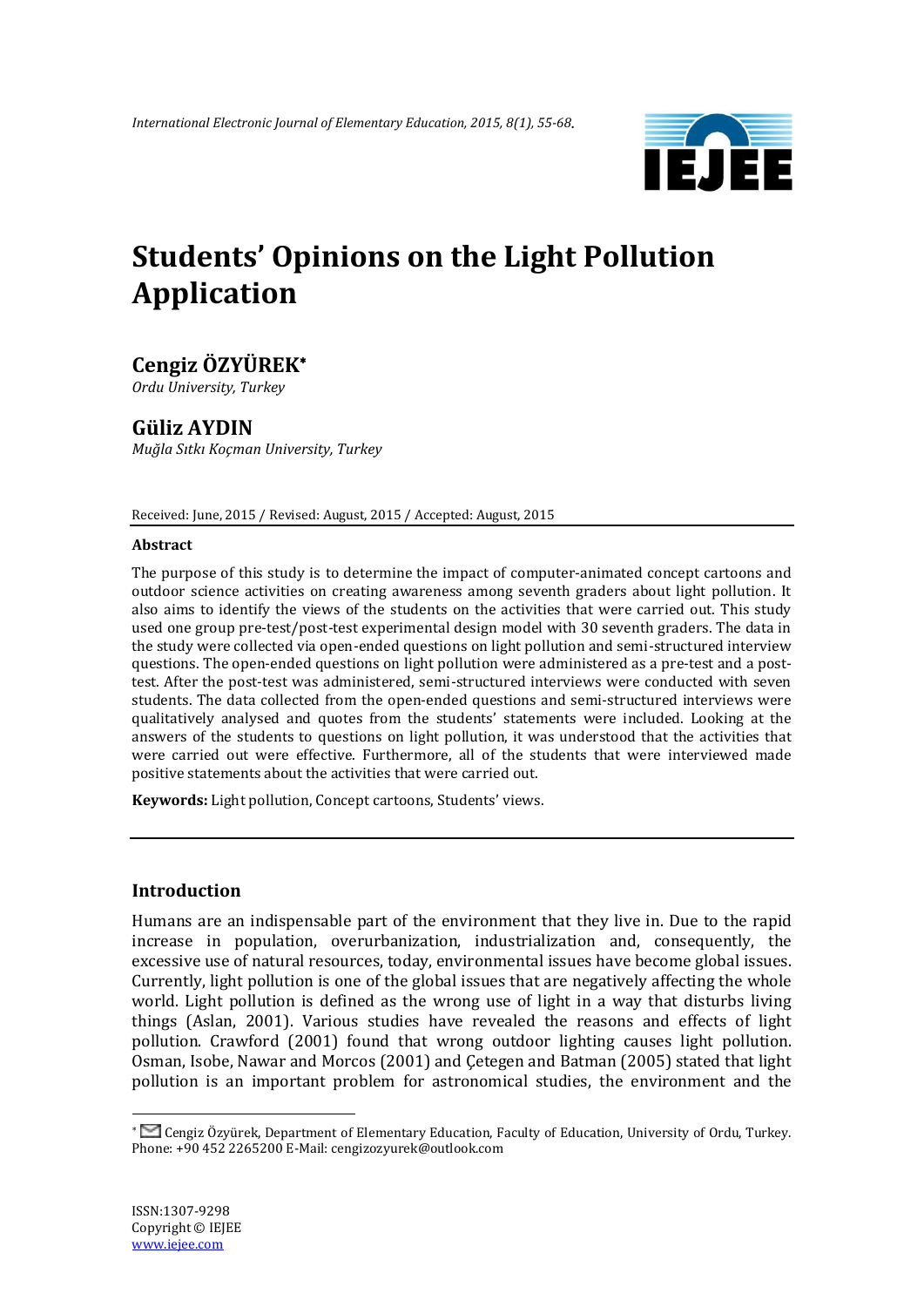economy. In their studies, they suggested what could be done. In their study on the reasons, results and solutions to light pollution, Percy (2001) and Hanel (2001) found that people did not have sufficient knowledge on light pollution. Sadık, Çakan and Artut (2011) examined the perceptions of students on environment problems via the pictures that the students drew. They found that the students drew the loss of forests, air pollution, decreasing species, spoiling ozone layer, sound pollution, soil pollution, global warming, etc., as environmental problems in a reason-result relationship. However, they saw that only one student drew a picture about light pollution.

It is necessary to move beyond determining the current state and create educational activities that are aimed towards preventing light pollution and thus, creating awareness among individuals. In Greece and Hungary, which recognized the significance of creating awareness in society on light pollution, various activities are carried out among primary school teachers and students in order to teach the subject and create awareness (Demircioğlu Yıldız & Yılmaz, 2005). Studies that have been conducted have revealed that students do not have enough knowledge on light pollution, which is an interdisciplinary issue concerning many disciplines (Sadık, Çakan & Artut, 2011; Seçgin, Yalvaç & Çetin 2010).

As environmental problems negatively affect all living things, environment education, which is an important part of science classes, has become a significant necessity. The aim of science teaching is to educate science-literate individuals. Enabling students to find solutions to problems primarily in their environment using scientific process skills is an important step towards developing science-literacy. In the seventh grade science teaching curriculum, various environmental problems are discussed. However, light pollution, which is an important issue in ecological, economic and astronomical terms, is not included. This study discusses light pollution, which is included within the topic of environmental problems and their impact in the science classes of seventh graders. This topic aims to teach students about the light pollution topic through computer-animated concept cartoons and outdoor educational activities. The learning outcomes concerning this topic in science and technology classes are given below:

The students collect information on an environmental issue in our country and in the world. They present it to the classroom and discuss its consequences.

The students suggest collaborative solutions towards environmental problems in our country and in the world, and participate in activities.

The research problem of the study can be stated as: "What are the students' views on computer-animated concept cartoons and outdoor education activities?" In the current study, the scenarios that are related to light pollution are supported by computer-aided concept cartoon animations in order to attract the interest of the students. In teaching through concept cartoons, some alternative ideas concerning scientific facts are drawn on paper as cartoons. However, only one of these given ideas is scientifically correct. The concept cartoons start a discussion concerning the concepts in the characters included in the cartoon and present them (Keogh, Naylor & Wilson, 1998; Keogh & Naylor, 1999). Thus, the aim is to reach the scientifically correct idea. In concept cartoons, generally, the questions or views of three or more characters on a daily issue are given in speech balloons (Uğurel & Moralı, 2006). The ideas are then discussed by the whole classroom through the cartoon characters.

The purpose of this study is to create awareness among seventh graders about light pollution through computer-animated concept cartoons and outdoor science activities. It also aims to enable the students to develop solutions and reveal their views concerning the activities and practices that are carried out.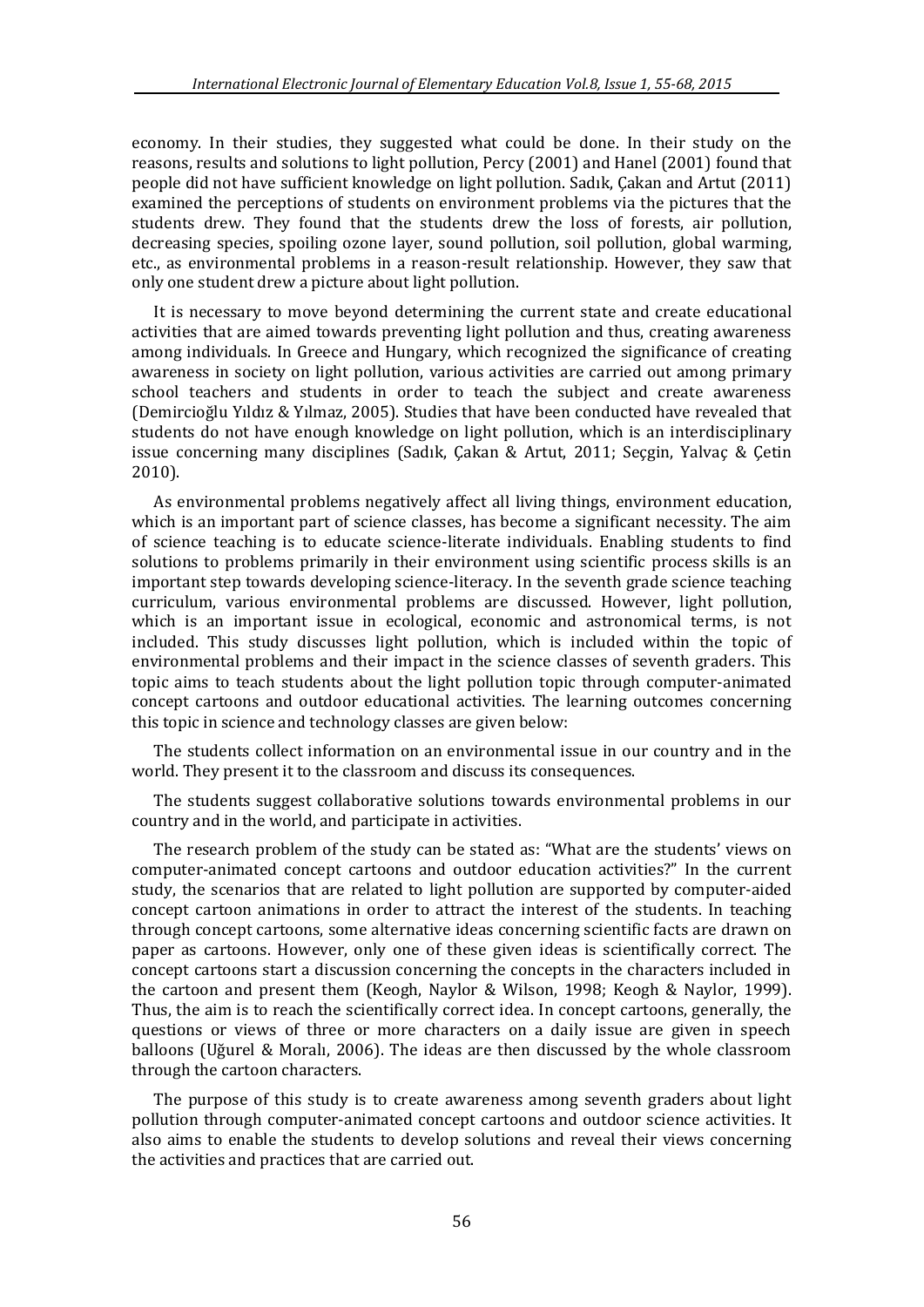Within the scope of outdoor educational activities, sky brightness was measured with a sky quality meter during the night in selected settlements of Ordu province, which is located in the Black Sea coast of Turkey, in selected dark locations and natural living environments. In addition to numerical measures, the photographs of the sky were taken with a camera with a wide-angle lens and thus, light pollution is shown visually. In addition, the students took photographs showing the light pollution within the city and conducted studies towards removing the existing light pollution. With this study, the studying and thinking environments in which the students were active and carried out activities towards solving an everyday problem were created. In order to ensure meaningful learning on light pollution and create awareness among the students about the importance of the issue, computer-animated activities, which were enriched with concept cartoons and outdoor educational activities, were carried out. The students' views on the activities that were carried out were taken. We found that the results of previous studies indicated the positive impact of materials that had been prepared using animations in computer-aided teaching in student achievement and in removing misconceptions (Yılmaz & Saka, 2005; Rotbain, Marbach-Ad & Stavy, 2008; Çepni, 2009; Özyılmaz Akamca & Hamurcu, 2009). Taking such results into consideration, the current study used animations in preparing the concept cartoons concerning light pollution. One of the most efficient activities that are used to make education more fun and interesting is computer animations (Arıcı & Dalkılıç, 2006). With their colours and motions, animations increase retention and make it easier to materialize abstract concepts or things and to visualize them in mind (Rieber, 1990; Çakır, 1999). Thus, it is possible to create rich learning environments for students.

In this study, which aims to create awareness among students about light pollution, scenarios and concept cartoons concerning the reasons and effects of light pollution were prepared, considering the negative impacts of light pollution in ecological, economic and astronomic terms (Osman et al., 2001; Percy, 2001; Demircioglu Yıldız & Yılmaz, 2005). We tried to make the concept cartoons visually interesting for the students through computer animations. In addition, work sheets that were prepared for each animation with concept cartoons were administered to the students. Only one of the character's statements on light pollution in the concept cartoons is scientifically correct. In the activities that were prepared and developed, the students were asked which concept cartoon's idea they agreed with. Thus, a discussion was started and they were made to reach the correct one. The students worked in groups and stated which cartoon character's idea they agreed with.

The scientific content of the concept characters in the computer animations were examined by two experts working in the field of science. Furthermore, the draft animations were examined by experts who prepare animations in flash programme and thus, the identified gaps were filled.

#### **Method**

#### *Participants*

As this was an experimental study, a study group was taken instead of choosing a sample. This study was carried out with 30 seventh grade students (18 males and 12 females) studying at a secondary school in Ordu province during 2014-2015 academic year.

#### *Research Design*

One group pre-test-post-test experimental design model was used in this study. In this model, assessments both before the experiments (pre-test) and after the experiment (post-test) were made (Karasar, 2014). Research design is shown in Table 1.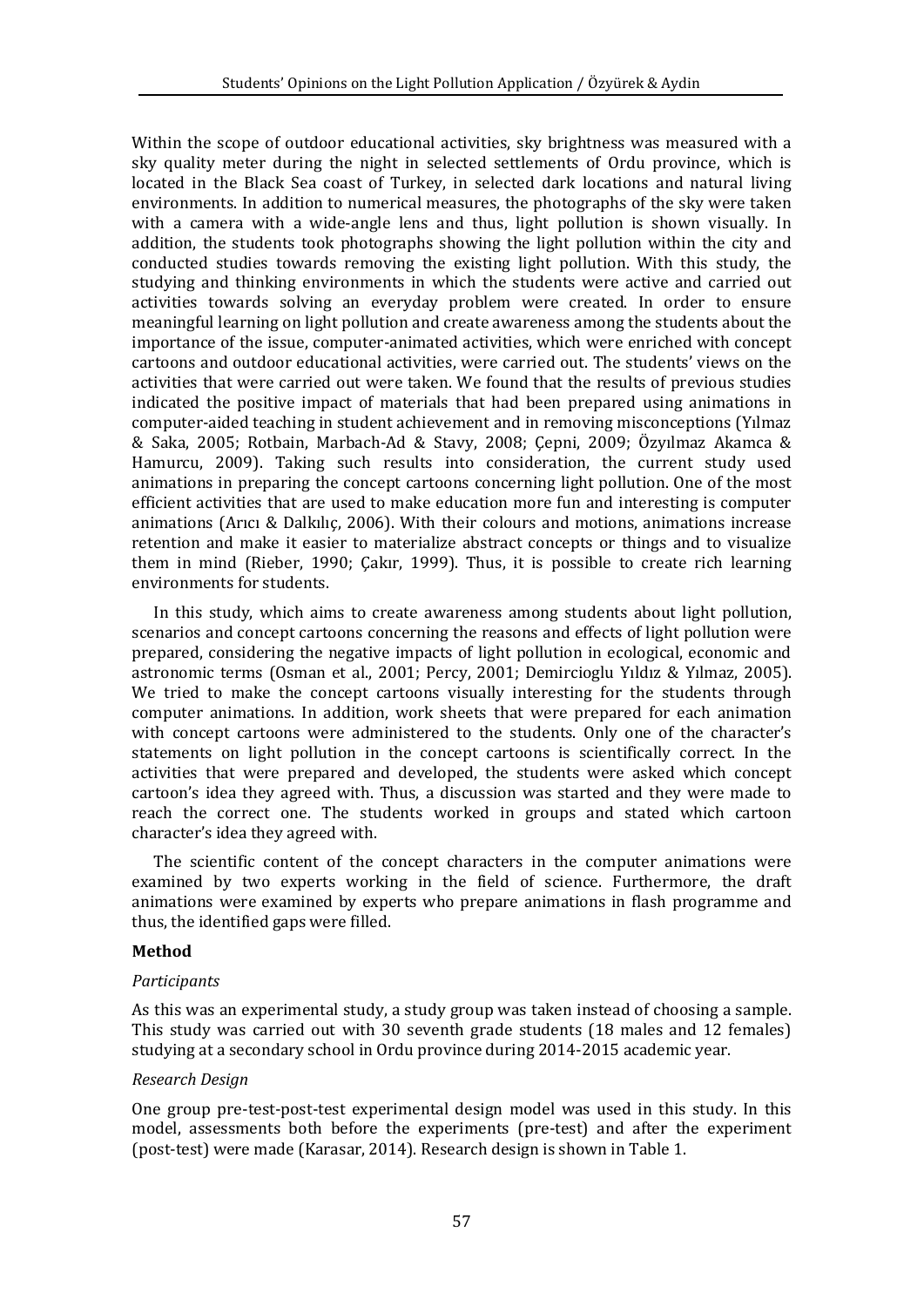| Before the experiment | Experimental process                                         | After the experiment |
|-----------------------|--------------------------------------------------------------|----------------------|
| Pre-test              | Instruction through computer-                                | Post-test            |
| $(T_1)$               | animated concept cartoons<br>and outdoor science activities. | $(T_1, T_2)$         |

|  | Table 1. Experimental design |  |
|--|------------------------------|--|
|--|------------------------------|--|

T1: Open-ended questions related to light pollution

T2: Semi-structured interview form

#### *Data collection*

The data in this study were collected through open-ended questions and semi-structured interview questions on light pollution, which were prepared and developed by Aydın (2015) and used by Özyürek and Aydın (2015) in their project study. The open-ended questions related to light pollution were administered both as a pre-test and post-test. The experimental study took two weeks. In the first week of the experiment, five computer animated concept cartoon activities were carried out during four class hours. The pilot study of the activity was carried out with 19 seventh grade students. The activities carried out were: "Why are the roads dark?", "Where is the sea?", "The migratory routes", "What unconscious lighting causes" and "Where should I make astronomical observations?"

Additionally, in the second week, outdoor education activities were carried out with the students. Using a sky quality meter, the sky brightness measurements were made in the school garden, city centre and Yoroz City Forest during the night. Thus, areas where there was light pollution were identified and the common features of these places were discussed. Similarly, Aydın and Özyürek (2015) used a sky quality meter for night sky brightness measurements in their study. In addition, the students were made to take photos of wrong lighting, which could cause light pollution. The wrong lighting practices, as well as the solutions to them, were discussed through the photographs that the students took. After the experimental study was completed, post-tests were administered. With seven students among the 30 participating students of the study, semi-structured interviews were made to determine the students' views on the activities conducted, and these interviews were recorded.

#### *Analysis of data*

The students' answers to the open-ended questions were descriptively analysed. The data were reduced, categorized and put into tables. The data collected via the open-ended questions from 30 students were analysed by two researchers. To ensure its reliability, the consistency between the two analyses was controlled. The reliability rate was found to be 93%.

According to Miles and Huberman (1994), the analysis of the data collected from an interview follows a consecutive three-step that affect each other: reduction of data, data display and conclusion drawing and verification. In order to reduce the data, raw data are coded based on certain categories (Patton, 1990). Within the framework of these categories, the data are coded, the essential parts are extracted and the remaining parts are taken out. The decodings of the semi-structured interviews were recorded by a tape recorder and controlled by two researchers. This ensured that the decodings were correct. The two researchers examined the data from the interviews and the themes and codes of the interviews were formed. The reliability percent between the two was found to be 95%. The data that were collected from the descriptive analysis of the interviews were summarized and interpreted according to the pre-set themes. Furthermore, in order to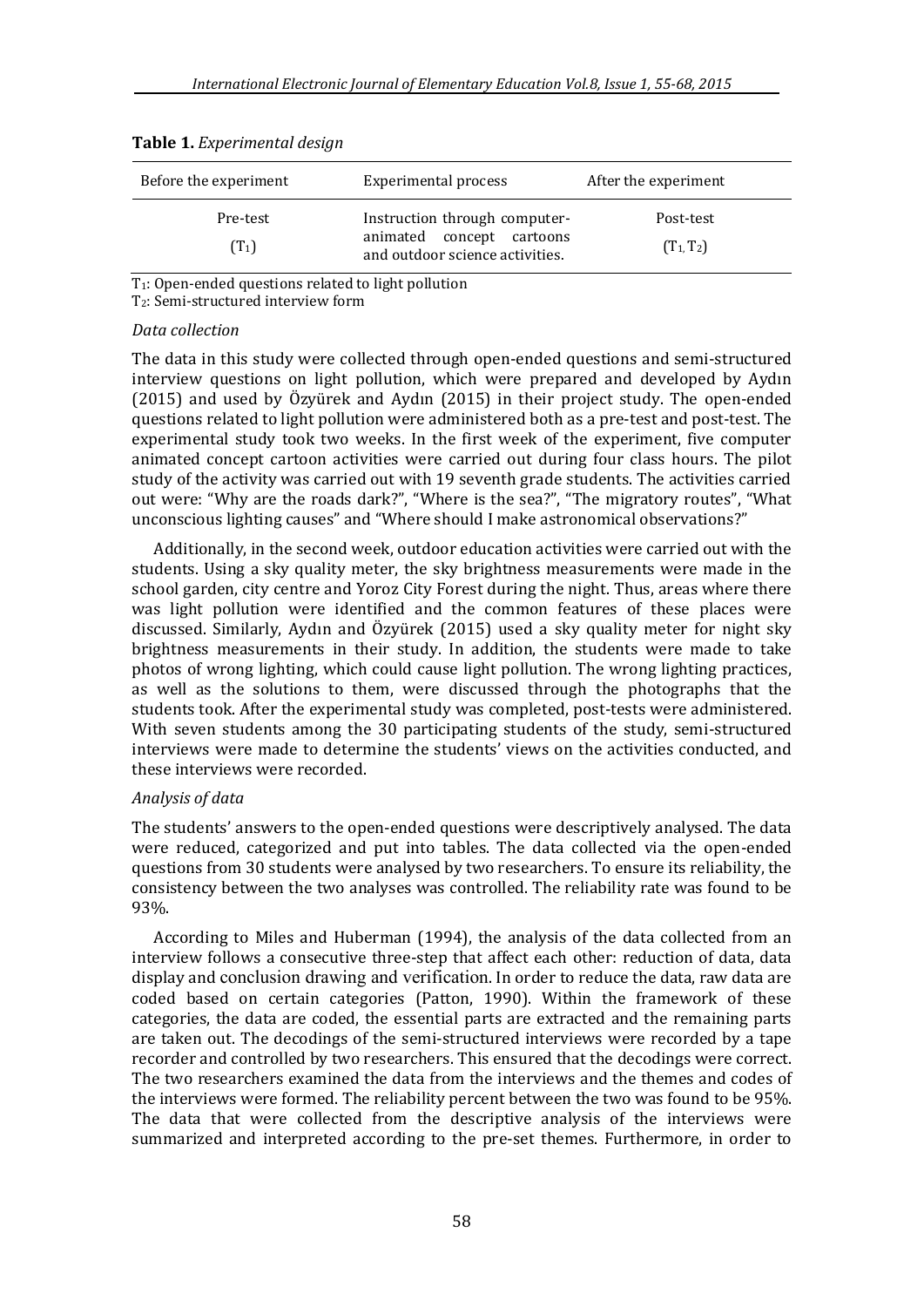reflect the opinions of the individuals that were interviewed, direct quotations were included.

### **Findings**

The purpose of this study is to determine the impact of computer-animated concept cartoons and outdoor science activities on creating awareness among seventh graders about light pollution. It also aims to identify the students' views on the activities that were carried out. The findings of the study are presented within the framework of a descriptive analysis of open-ended questions and themes from the semi-structured interviews, which were carried out with seven students among 30 participating students to whom openended questions were administered.

Table 2 includes the frequencies and students' statements concerning their answers to the types of pollution that could be considered as an environmental problem today.

| Types of                 |    | Pre-test $(N=30)$                                                                                                                                                                                                           |             | Post-test $(N=30)$                                                                                                             |
|--------------------------|----|-----------------------------------------------------------------------------------------------------------------------------------------------------------------------------------------------------------------------------|-------------|--------------------------------------------------------------------------------------------------------------------------------|
| environment<br>pollution |    | <b>Student statements</b>                                                                                                                                                                                                   | $\mathbf f$ | <b>Student statements</b>                                                                                                      |
| Air                      | 18 | Air pollution, drying up of water<br>resources, not making forestation,<br>light pollution (2 <sup>nd</sup> student).                                                                                                       | 20          | Air, light, environment and sea<br>pollution<br>significant<br>are<br>(2 <sup>nd</sup> )<br>environment<br>issues<br>student). |
| Water                    | 12 | That people throw litter after they<br>have a picnic and this litter is not<br>collected. That factories throw their<br>litter into water and do not attach<br>filters to their chimneys<br>(7 <sup>th</sup> )<br>student). | 16          | Light pollution, air pollution,<br>pollution<br>and<br>water<br>soil<br>pollution, etc. (7 <sup>th</sup> student).             |
| Light                    | 20 | Throwing litter on the ground,<br>the<br>spitting<br>ground,<br>on<br>unnecessary lighting of street<br>lights, etc. $(11th student)$ .                                                                                     | 30          | Light pollution, air pollution,<br>water pollution, environment<br>pollution (11 <sup>th</sup> student).                       |
| Soil                     | 1  | Throwing litter on the ground,<br>spitting on the ground, that<br>factories throw litter into the sea,<br>cigars polluting the air (13th<br>student).                                                                       | 15          | Light pollution, sea pollution,<br>pollution<br>soil<br>(13th<br>and<br>student).                                              |
| Sound                    | 14 | Light pollution, sound pollution, air<br>pollution, environment pollution<br>and water pollution (23rd student).                                                                                                            | 8           | Light pollution, sound pollution,<br>pollution,<br>environment<br>soil<br>pollution and water pollution<br>(23rd student).     |

**Table 2.** *The frequencies of and students' statements to "What do you think are the types of pollution that could be considered as an environmental problem today?" question.*

As Table 2 shows, the students saw air, water, light, soil and sound pollution as types of pollution that could be considered as environmental issues today. Furthermore, there was an increase in the students' answers on all types of pollutions in the post-test and they all mentioned light pollution.

Table 3 shows the frequencies and students' statements concerning their answers to what kind of negative effects light pollution has on the environment question.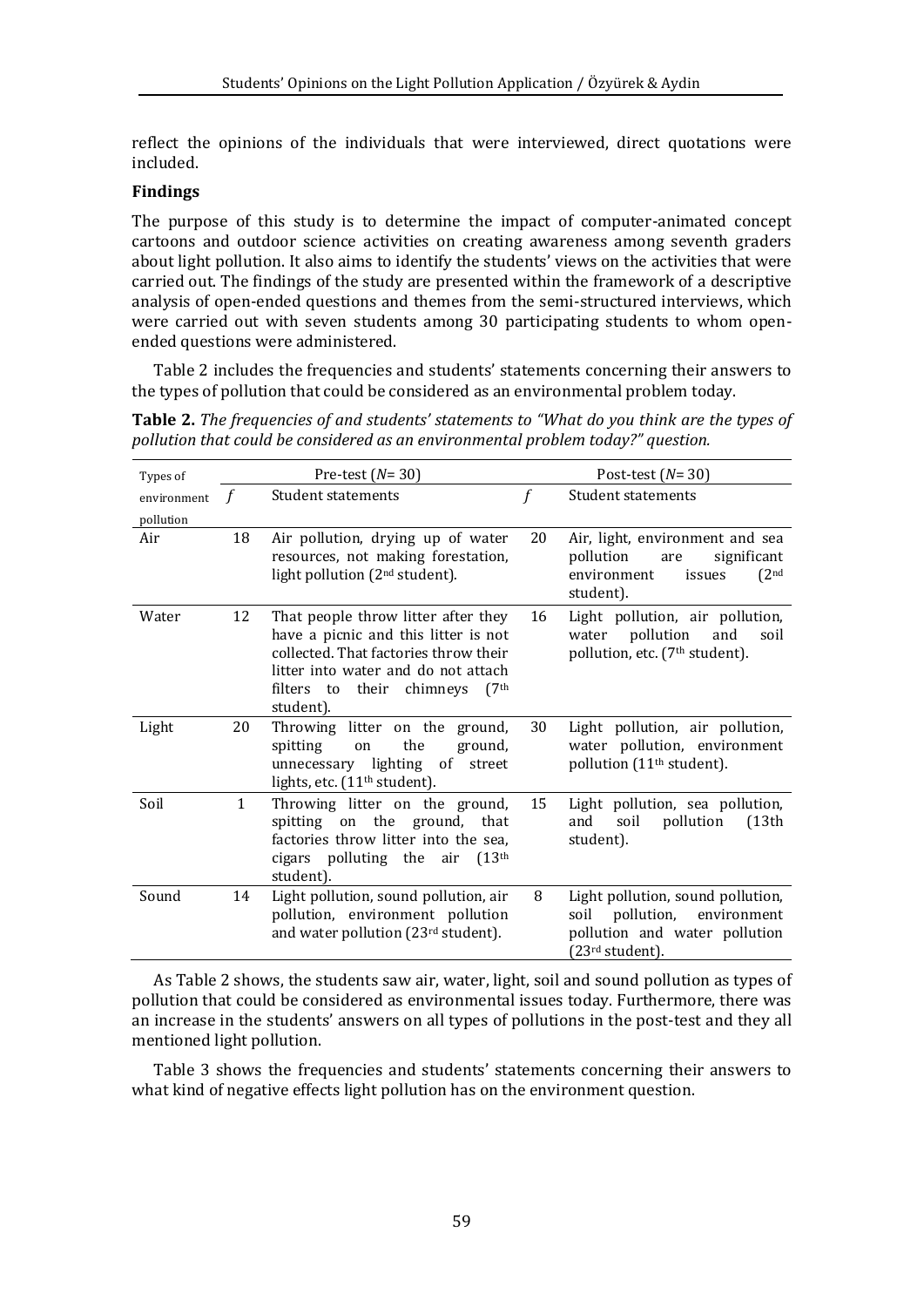| Negative                      |               | Pre-test $(N=30)$                                                                                                                           |             | Post-test $(N=30)$                                                                                                                                                                                                                               |  |  |  |
|-------------------------------|---------------|---------------------------------------------------------------------------------------------------------------------------------------------|-------------|--------------------------------------------------------------------------------------------------------------------------------------------------------------------------------------------------------------------------------------------------|--|--|--|
| effects of light              | $\mathcal{f}$ | <b>Student statements</b>                                                                                                                   | $\mathbf f$ | <b>Student statements</b>                                                                                                                                                                                                                        |  |  |  |
| pollution                     |               |                                                                                                                                             |             |                                                                                                                                                                                                                                                  |  |  |  |
| On animals                    | 13            | There will be excessive light,<br>which disturbs both humans<br>and animals and thus, causes<br>light pollution (23rd student).             | 22          | There will be excessive light and<br>the migrating birds move towards<br>these lights and therefore, they<br>their<br>way. Sea<br>lose<br>turtles<br>hatching move towards the light<br>instead of the sea and they could<br>die (23rd student). |  |  |  |
| On humans                     | 17            | Light pollution<br>negatively<br>affects the human eye: eyes<br>prone to excessive light lose<br>their seeing ability $(12th)$<br>student). | 18          | Light pollution might affect us<br>economically.<br>It<br>could<br>cause<br>problems<br>(12 <sup>th</sup> )<br>in<br>our<br>eyes<br>student).                                                                                                    |  |  |  |
| On economy                    | 4             | Excessive light causes us to<br>lose our energy. Excessive<br>lighting in a place causes to<br>unnecessary use of light (2nd<br>student).   | 11          | It causes animals, for example,<br>Caretta Carettas, to move towards<br>the coast instead of the sea due to<br>the lighting and to die, as a result.<br>Similarly, it causes us to lose our<br>energy (2 <sup>nd</sup> student).                 |  |  |  |
| On<br>astronomical<br>studies |               |                                                                                                                                             | 6           | We cannot see the stars during the<br>night because there is so much<br>light, we spend a lot of energy (3rd<br>student).                                                                                                                        |  |  |  |

**Table 3.** *The frequencies of and students' statements to "What kind of negative effects do you think light pollution has on the environment?" question.*

As it is seen in Table 3, the students indicated that light pollution has negative impacts on animals, humans, economy and astronomical studies. There was an increase in the frequency of students' answers to the negative effects of light pollution on the environment after the application. Meanwhile, there was no student who could state that light pollution could negatively affect astronomical studies. There were six students in the post-test who mentioned this fact.

In order to find out the opinions of the students on the activities and practices that were carried out, they were asked: "Were there any differences between how the light pollution topic and other topics were previously taught?". All of the students indicated that there were differences in how the light pollution topic was taught, compared to the other topics that were previously taught.

Table 4 shows the students' statements concerning what kind of differences the students see between how the light pollution topic was taught, compared to other topics that they were taught before.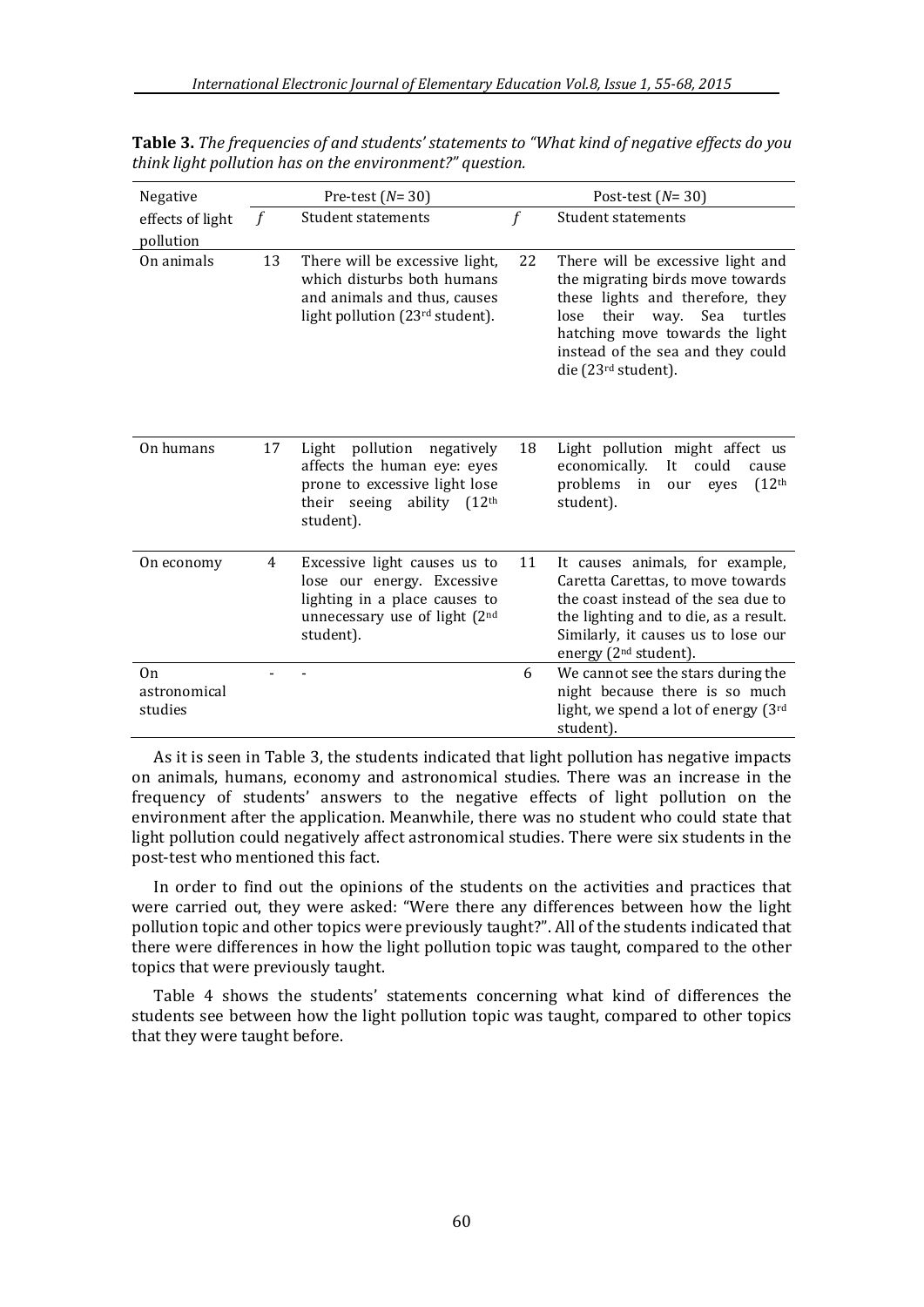**Table 4.** *The frequencies of and students' statements to "What kind of differences did you see in how the light pollution topic in science class was taught compared to other topics that were taught before?" question.*

| Differences in how the $f$<br>light pollution topic was<br>taught |   | Student statements                                                                                                                                                                                                                                        |
|-------------------------------------------------------------------|---|-----------------------------------------------------------------------------------------------------------------------------------------------------------------------------------------------------------------------------------------------------------|
| Measurements that<br>were made                                    | 3 | In other classes, it was mere teaching but when we were taught<br>about light pollution, we conducted activities and<br>made<br>measurements (8 <sup>th</sup> student).                                                                                   |
| Outdoor education<br>activities that were<br>made                 | 5 | In the activities that were related to light pollution, we carried out<br>outdoor education activities. However, in other topics, we only<br>made activities within the school; the difference is doing activities<br>outside (10 <sup>th</sup> student). |
| Activities that were<br>carried out                               | 4 | With the visual activities that we carried out, I learnt more (23rd<br>student).                                                                                                                                                                          |

In Table 4, it is seen that the interviewed students stated that there were such differences as making measures, carrying out outdoor education activities and practices in how the light pollution topic was taught in science classes, when compared to other topics of the same course.

Table 5 shows the views of the students about what caught their attention the most when the light pollution topic was taught.

| <b>Table 5.</b> The frequencies of and students' statements to "What caught your attention the                                                                                                                                                                                                                                     |  |                                    |  |  |
|------------------------------------------------------------------------------------------------------------------------------------------------------------------------------------------------------------------------------------------------------------------------------------------------------------------------------------|--|------------------------------------|--|--|
| most when the light pollution topic was taught?" question                                                                                                                                                                                                                                                                          |  |                                    |  |  |
| $\mathbf{r}$ $\mathbf{r}$ $\mathbf{r}$ $\mathbf{r}$ $\mathbf{r}$ $\mathbf{r}$ $\mathbf{r}$ $\mathbf{r}$ $\mathbf{r}$ $\mathbf{r}$ $\mathbf{r}$ $\mathbf{r}$ $\mathbf{r}$ $\mathbf{r}$ $\mathbf{r}$ $\mathbf{r}$ $\mathbf{r}$ $\mathbf{r}$ $\mathbf{r}$ $\mathbf{r}$ $\mathbf{r}$ $\mathbf{r}$ $\mathbf{r}$ $\mathbf{r}$ $\mathbf{$ |  | $\sim$ $\sim$ $\sim$ $\sim$ $\sim$ |  |  |

| Things that caught the<br>students' attention<br>when the light pollution<br>topic was taught |   | Student statements                                                                                                                   |
|-----------------------------------------------------------------------------------------------|---|--------------------------------------------------------------------------------------------------------------------------------------|
| Animations of<br>migrating birds                                                              | 2 | I was very impressed with the slowing down, hindering and even<br>stopping of the migration of migrant birds and, as a result, with  |
|                                                                                               |   | their death (25 <sup>th</sup> student).                                                                                              |
| Caretta-Carettas<br>animations                                                                | 3 | That Caretta Carettas could not move towards the sea because of<br>the artificial lighting and they died (27 <sup>th</sup> student). |
| Taking                                                                                        | 2 | Measuring light pollution with a sky quality meter                                                                                   |
| measurements using<br>a sky quality meter                                                     |   | (3rd student).                                                                                                                       |
| Astronomy                                                                                     | 1 | I was impressed with whether or not we see the stars and the                                                                         |
| animations                                                                                    |   | brightness of the activity of the stars (8 <sup>th</sup> student).                                                                   |

It is seen in Table 5 that the students stated that they were impressed with the animation of migrant birds, Caretta-Carettas animations, taking measurements with the sky quality meter and astronomy animations while the light pollution topic was taught.

Table 6 shows the views of the students on what they think about the activities and studies that were carried out while the light pollution topic was taught.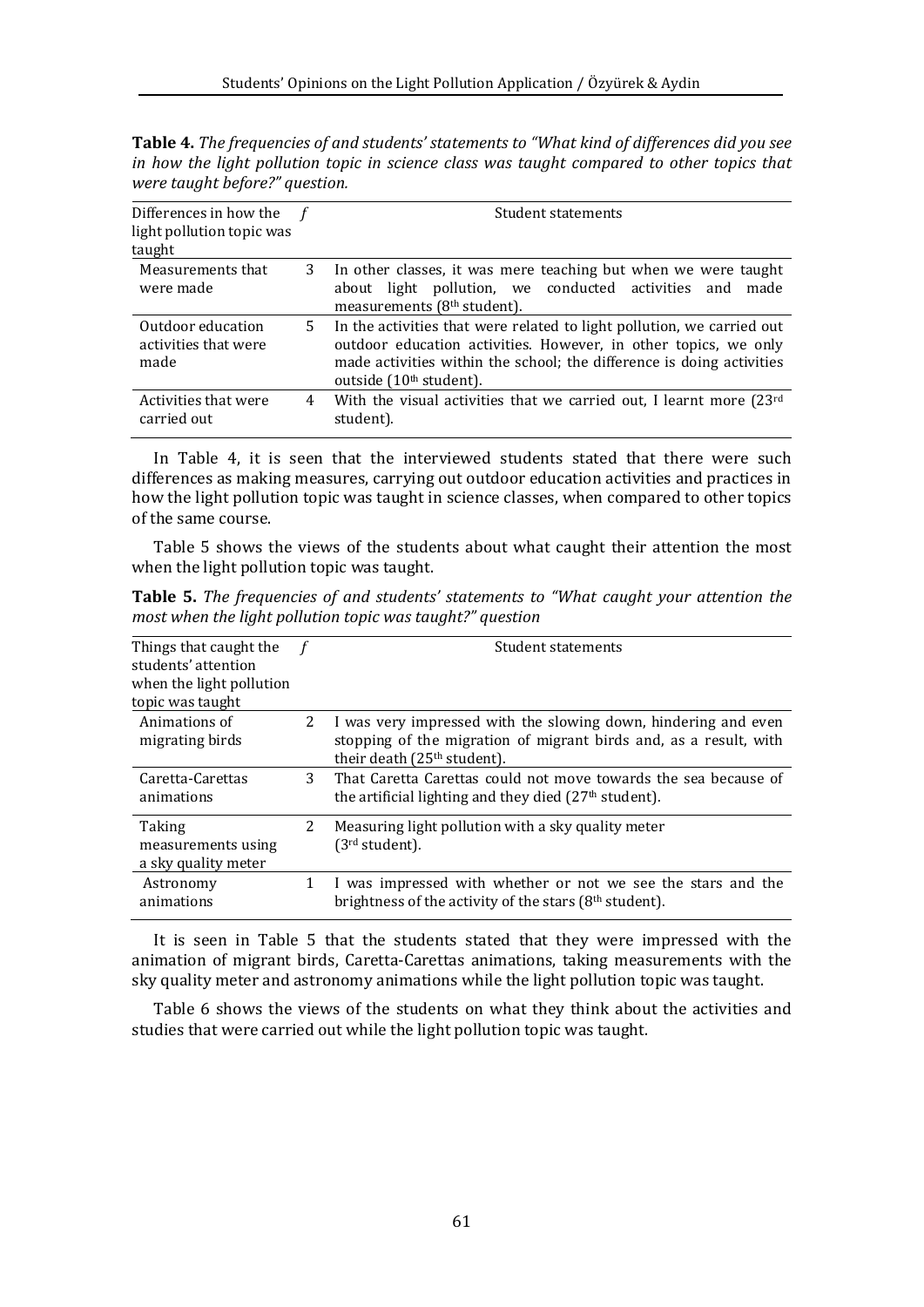**Table 6.** *The frequencies of and students' statements to "What do you think about the activities and studies that were carried out while the light pollution topic was taught in science classes?"*

| Opinions on the light<br>pollution activities |    | Student statements                                                                                                                                                         |
|-----------------------------------------------|----|----------------------------------------------------------------------------------------------------------------------------------------------------------------------------|
| Fun                                           | 3  | It was fun to tell our personal ideas and discuss them with the<br>group that was formed after we watched the animations on light<br>pollution (27 <sup>th</sup> student). |
| Interesting                                   | 3  | Outdoor education activities were fun. It was interesting and<br>enjoyable to have the chance to make measurements with the sky<br>quality meter $(10th student)$ .        |
| Easy to remember                              | 2  | In science classes, it is easy to remember the things that were<br>prepared with animations (25 <sup>th</sup> student).                                                    |
| Didactic/informative                          | 5. | First of all, with these activities, I produced an idea, I mean, I did<br>not know much about light pollution and I learnt more (23rd<br>student).                         |

Table 6 shows that the students stated that the activities and studies that were carried out while the light pollution topic was taught were fun, interesting, easy to remember and didactic/informative.

Table 7 shows the views of the students on the activity that they liked the most while the light pollution topic was taught.

**Table 7.** *The frequencies of and students' statements to "Can you please tell the activity you liked most while you were taught light pollution? Why did you like that activity?" question*

| The activity that the<br>students liked the most                 |   | Student statements                                                                                                                                                                                                                                                                                                         |
|------------------------------------------------------------------|---|----------------------------------------------------------------------------------------------------------------------------------------------------------------------------------------------------------------------------------------------------------------------------------------------------------------------------|
| Taking<br>measurements using<br>the sky quality meter            | 5 | The data that we measured with the sky quality meter and, in<br>particular, the data from the city forest attracted my attention. For<br>example, I did not know that there was so much light pollution<br>around the school. We learnt it more easily with that device. In<br>other words, we learnt more (23rd student). |
| Group discussions<br>and decision-making<br>after the animations | 1 | The activity that I liked the most was the animations and the<br>activities in which our opinions were asked. We expressed our<br>ideas freely and learnt about the topic (25 <sup>th</sup> student).                                                                                                                      |
| Caretta Carettas<br>animations                                   | 3 | I most liked the Caretta Carettas animations and I was very sad that<br>they die because of light pollution (8 <sup>th</sup> student).                                                                                                                                                                                     |

According to Table 7, it is seen that, of all the activities conducted while the light pollution was taught, what the students liked the most were making measurements using the sky quality meter, group discussions and decision-making after the animations and Caretta Carettas animations.

Table 8 shows the views of the students on whether they would like other topics to be taught in the way that light pollution was taught.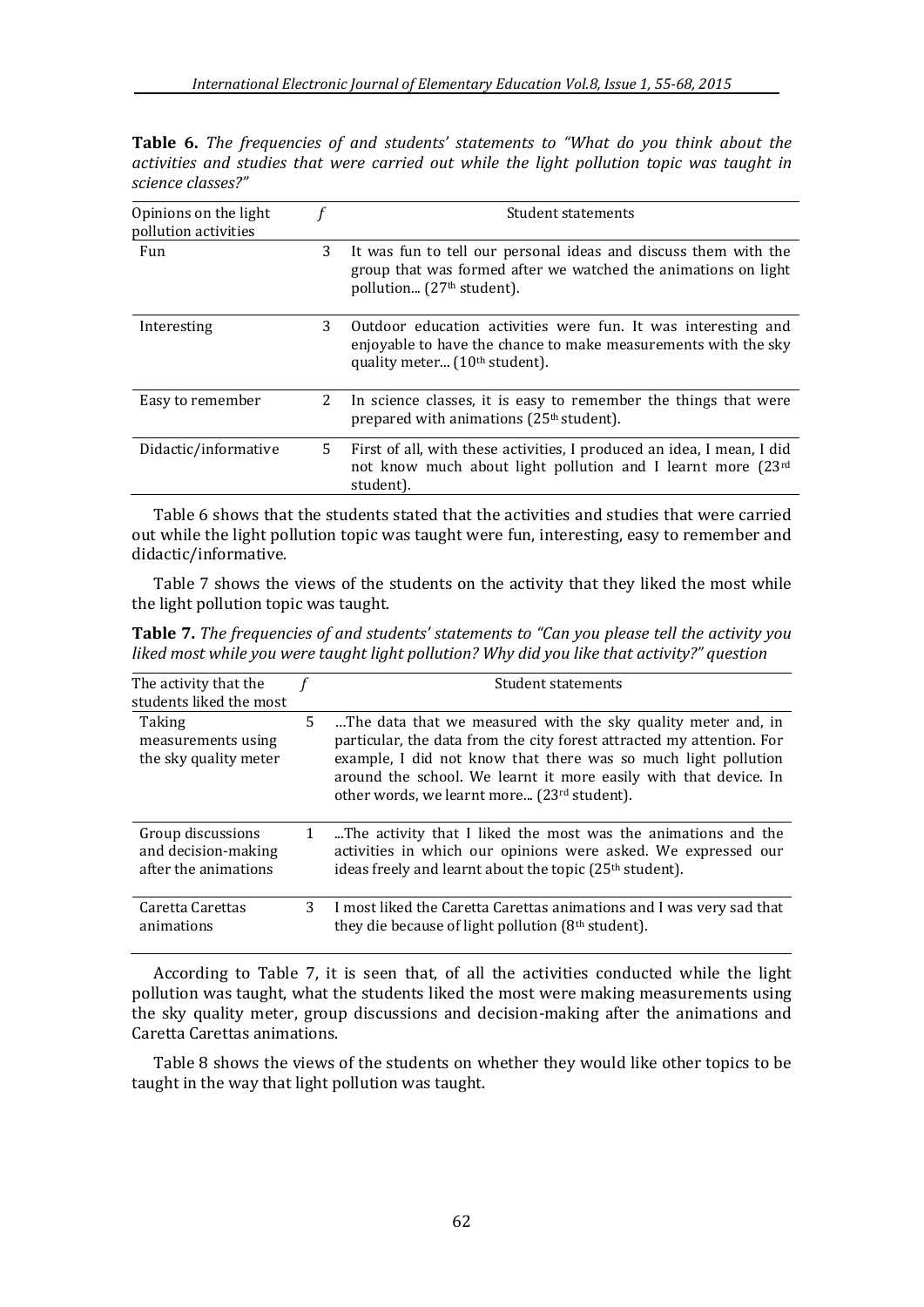**Table 8.** *The frequencies of and students' statements to "Would you like to learn other topics in Science classes in the way you were taught light pollution? Why?" question*

| The reasons for<br>demanding other topics<br>to be taught in the way<br>that light pollution was<br>taught |   | Students' statements                                                                                                                                                                 |
|------------------------------------------------------------------------------------------------------------|---|--------------------------------------------------------------------------------------------------------------------------------------------------------------------------------------|
| Fun                                                                                                        | 3 | Sure I would want that. First of all, it was fun. We normally do not<br>do such wide scale activities at school - what we normally do is very<br>limited (10 <sup>th</sup> student). |
| Interesting                                                                                                | 4 | There are more visual activations and I liked them more, they were<br>more interesting (23rd student).                                                                               |

According to Table 8, the students stated that the reasons behind demanding other topics to be taught in the way that light pollution was taught are because it is fun and interesting.

Table 9 shows the opinions of the students on what kind of benefits learning science classes in the way that light pollution was taught would bring.

**Table 9.** *The frequencies of and students' statements to "What kind of benefits do you think learning Science classes in the way you were taught light pollution will bring?*

| Benefits of learning science in<br>the way that light pollution was |              | Students' statements                                                                                                                                                                                                                                                                                                 |
|---------------------------------------------------------------------|--------------|----------------------------------------------------------------------------------------------------------------------------------------------------------------------------------------------------------------------------------------------------------------------------------------------------------------------|
| taught                                                              |              |                                                                                                                                                                                                                                                                                                                      |
| Detailed<br>/comprehensive<br>learning                              | 3            | In other subjects, we cannot spend as much time as we<br>did on light pollution (27th student).<br>For example, I did not know that there was so much<br>detail and information about light pollution. With such<br>things as outdoor observations, I believe I will learn a lot<br>more (23 <sup>rd</sup> student). |
| More permanent learning                                             |              | It is more permanent and we learn better $(11th student)$ .                                                                                                                                                                                                                                                          |
| Easy to learn                                                       | 2            | We learn more easily when we are doing enjoyable<br>activities or experiments  (10 <sup>th</sup> student).                                                                                                                                                                                                           |
| Fun                                                                 | $\mathbf{1}$ | For example, while we are taught a topic, we are<br>sometimes bored and do not want to listen to the teacher<br>or we cannot understand because we are bored. However,<br>the measures we take outside of school are fun and<br>permanent (10 <sup>th</sup> student).                                                |
| Creates<br>awareness/<br>raises<br>consciousness                    | 3            | For example, before we did the activities and practices<br>concerning light pollution, I would not realize the places<br>where there is light pollution and would just pass by $(25th$<br>student).                                                                                                                  |

It is seen in Table 9 that the students stated that learning other topics in science class in the way that light pollution was taught would be beneficial. This is because it will ensure more detailed/comprehensive learning and permanent learning. It will also make learning easier and more fun, as well as creating awareness and raising consciousness.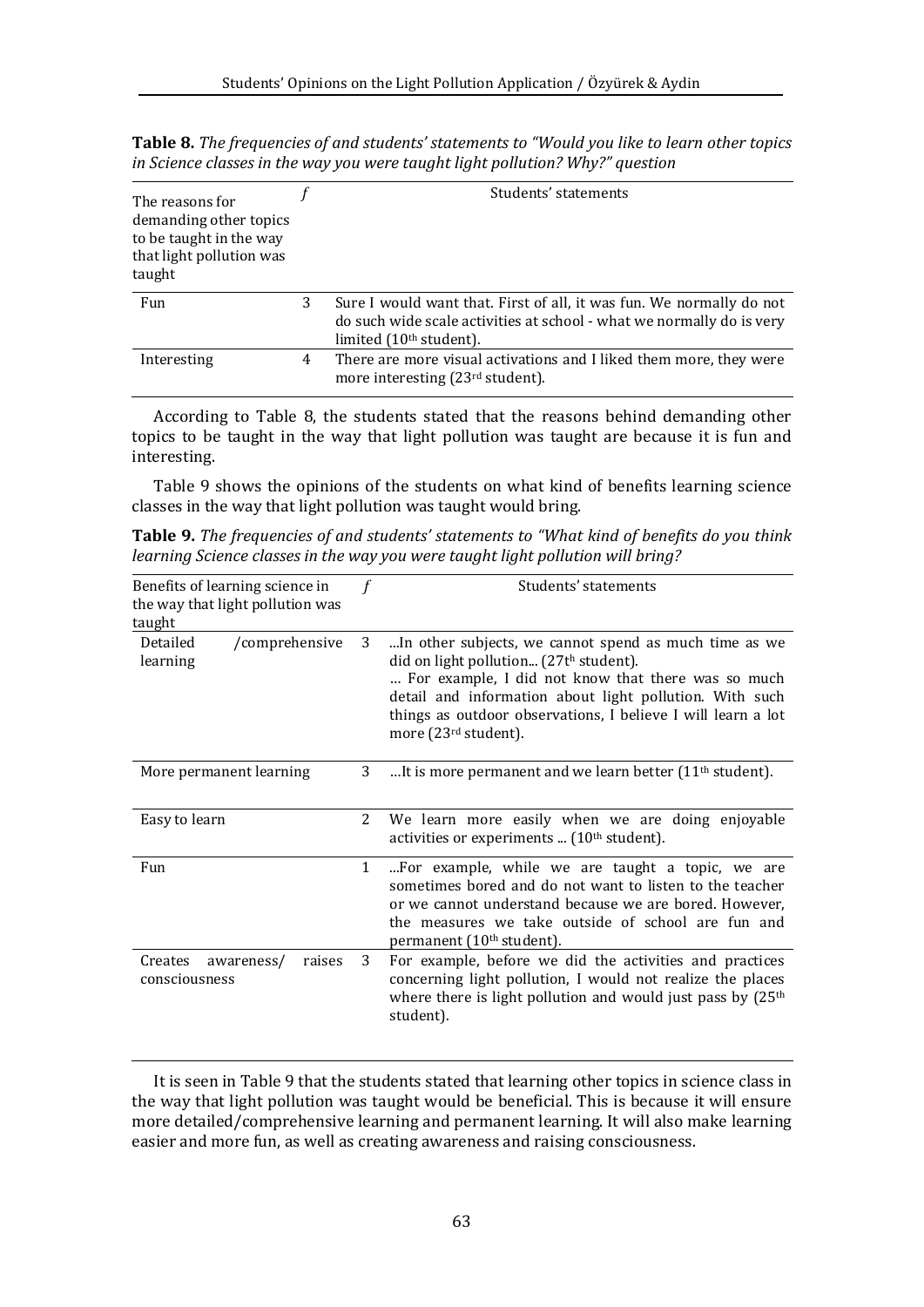### **Discussion, result and suggestions**

Computer-supported concept cartoons that enabled the students to fill work sheets, which are made up of concept cartoons, in groups and outdoor school activities increased the rate of correct answers to the open-ended questions in the post-test. While the number of students who indicated light pollution as an environmental issue was quiet small in the pre-test, this number increased in the post-test. Similarly, Sadık, Çakan and Artut (2011) examined 206 fifth grade students' perceptions on environment problems studying at three different primary schools from different socio-economic levels via the pictures that the students drew. They saw that the students drew the loss of forests, air pollution, decreasing species, spoiling ozone layer, sound pollution, soil pollution, global warming, etc., as environmental problems in a reason-result relationship. However, they saw that only one student drew a picture about light pollution. Additionally, Taşlıdere (2013) indicated in his study that the work sheets that were enriched with concept cartoons had positive effects on the students' conceptual learning.

It is believed that the activities that are carried out with seventh grade students concerning light pollution will ensure that the students have awareness on the ecologic, astronomical and economic results of light pollution and that they will develop solutions towards preventing light pollution.

All of the interviewed students from the classroom, in which computer-animated activities enriched with concept cartoons and outdoor education activities were carried out, stated positive views on the activities that were conducted. The students stated that they learnt the reasons and impacts of light pollution well. In addition, it was seen during the interviews that the students did not think that light pollution could harm some living things. The students also indicated that they enjoyed making computer-animated activities and outdoor education activities.

The students stated that the way light pollution was taught was different from the way that other science topics were taught and that they did activities, outdoor education activities and measurements.

All of the students stated that they wished science classes were taught in the way that light pollution was taught. They also stated that learning in this way is more enjoyable and interesting.

The students stated that the activities were fun, interesting, informative and easy to remember.

The following suggestions can be made for further studies:

Concept cartoons, which prevent misconceptions and support students to learn by searching and questioning, can be used to determine and remove misconceptions.

It is believed that including light pollution by emphasizing its ecological, astronomical and economic significance within the scope of a science teaching programme will create awareness of the topic among students - in other words, among the future generation.

It is believed that using computer-aided concept cartoons in learning environments and learning science through outdoor education activities will contribute to meaningful learning among students and will make classes more interesting for them.

• • •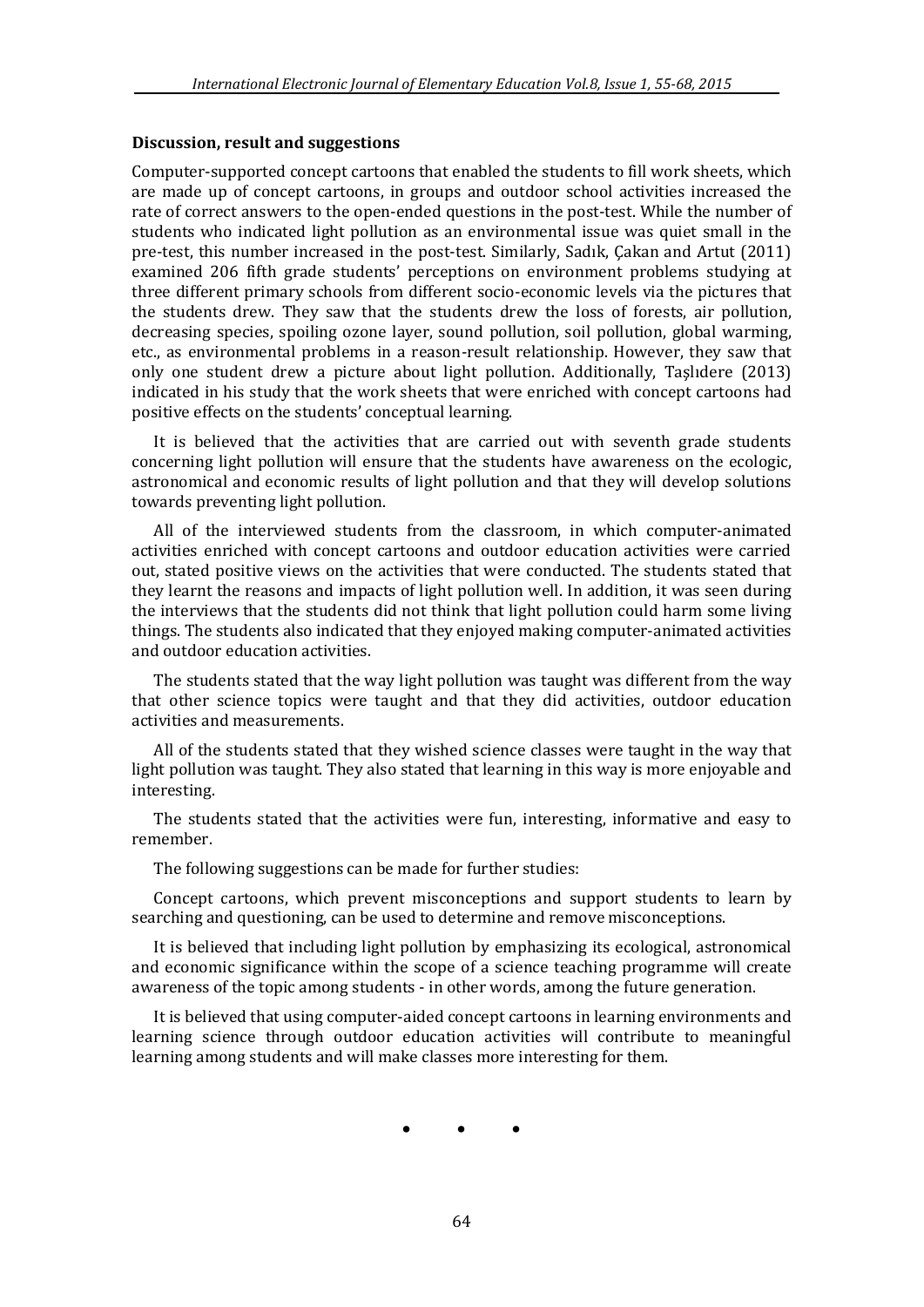#### **References**

- Arıcı, N. & Dalkılıç, E. (2006). The Contribution of Animations to Computer Assisted Education: An Application Sample. *Kastamonu Education Journal, 14*(2), 421-430.
- Aslan, Z. (2001). Light Pollution, What Do Other Countries Do? National Light Committee.
- http[: www.tug.tubitak.gov.tr](http://www.tug.tubitak.gov.tr/)
- Aydın, G. & Özyürek, C. (2015). Environment Education through Outdoor Science Activities: Light Pollution Case. *Oxidation Communications, 38*, 608–621.
- Aydın G., (2015). The Effects of Computer-Aided Concept Cartoons and Outdoor Science Activities on Light Pollution. *International Electronic Journal of Elementary Education, 7*(2), 143-156.
- Crawford, D. L. (2001). Light Pollution Changing the Situation to Everyone's Advantage. Preserving The Astronimical Sky, IUA Symposia, 196, 33-38.
- Çakır, H. (1999). Use of Graphics and Animation Techniques in Computer-Assisted Education, Master's Thesis, Gazi University, Institute of Educational Sciences, Ankara.
- Çepni, S. (2009). Effects of Computer Supported Instructional Material (CSIM) in Removing, Students' Misconceptions about Concepts: "Light, Light Source and Seeing". *Energy Education Science and Technology, Part B: Social and Educational Studies, 1*(2), 51-83.
- Çetegen, D. & Batman, A. (2005). Light Pollution. *Journal of İstanbul Kültür University, 2*, 29-34.
- Demircioğlu Yıldız, N. & Yılmaz, H. (2005). Light Pollution: Problems and Solution Proposals. *Journal of Atatürk University Faculty of Agriculture, 36*(1), 117-123.
- Hanel, A. (2001). The Situation of Light Pollution in Germany. Preserving the Astronomical Sky, IUA Symposia, 196, 142-146.
- Karasar, N. (2014). *Scientific Research Methods* (27th edition). Nobel Publications, Ankara.
- Keogh, B., Naylor, S. & Wilson, C. (1998). Concept Cartoons: A New Perspective on Physics Education. *Physics Education, 33*(4), 219- 224. DOI: 10.1088/0031-9120/33/4/009.
- Keogh, B. & Naylor, S. (1999). Concept Cartoons, Teaching and Learning in Science: An Evaluation. *International Journal of Science Education, 21*(4), 431- 446. DOI: 10.1080/095006999290642.
- Miles, M. B. & Huberman, A. M. (1994). *Qualitative Data Analysis (2nd edition)*. Thousand Oaks, CA: Sage Publications.
- Osman, A. I. I., Isobe, S., Nawar, S. & Morcos A. B. (2001). Light Pollution and Energy Loss from Cairo. Preserving the Astronomical Sky, IUA Symposia, 196, 107-110.
- Özyılmaz Akamca, G. & Hamurcu, H. (2009). Science and Technology Education Based on Analogies, Concept Cartoons and Predict-Observe-Explain Techniques. *E-Journal of New World Sciences Academy, 4*(4), 1186-1206.
- Özyürek, C. & Aydın, G. (2015). Creating an Awareness of Light Pollution: Ordu Province Case. A Research Project of Ordu University, AR-1371.
- Patton, M. (1990). *Qualitative Evaluation and Research Methods*, 169-186, Beverly Hills, CA: Sage.
- Percy, J. R. (2001). Light Pollution: Education of Students, Teachers, and the Public. Preserving the Astronomical Sky, IUA Symposia, 196, 353-358.
- Rieber, L. P. (1990). Using Computer Animated Graphics in Science Instruction with Children. *Journal of Educational Psychology, 82*, 135-140.
- Rotbain, Y., Marbach-Ad, G. & Stavy, R. (2008). Using a Computer Animation to Teach High School Molecularbiology. *Journal of Science Education and Technology, 17*, 49–58. DOI: 10.1007/s10956-007-9080-4.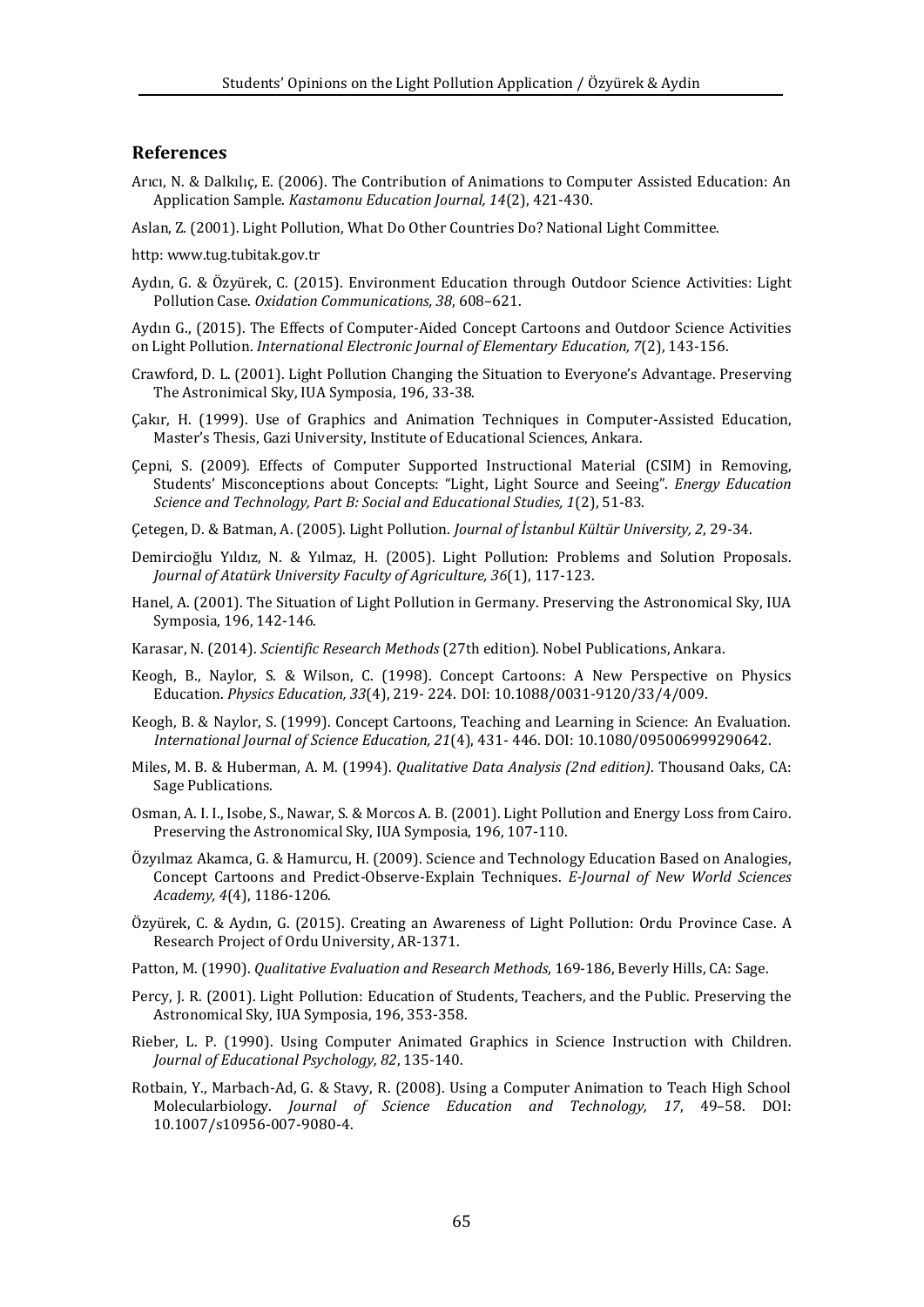- Sadık, F., Çakan, H. & Artut, K. (2011). Analysis of the Environmental Problems Pictures of Children from Different Socio-economical Level. *Elementary Education Online*, 1066-1080.
- Seçgin, F., Yalvaç, G. & Çetin, T. (2010). The Environmental Problem Perceptions of Primary School 8th Grade Students through Cartoons. Proceedings Book of International Conference on New Trends in Education and Their Implications (iconte), 11-13 November, ISBN: 978 605 364 104 9, pp. 391-398.
- Taşlıdere, E. (2013). The Effect of Concept Cartoon Worksheets on Students' Conceptual Understandings of Geometrical Optics. *Education and Science, 38*(167), 144-161.
- Uğurel, I., ve Moralı, S., (2006). Cartoons and Their Use in Mathematics Education. *Journal of National Education*, 170.
- Yılmaz, M. & Saka, A. Z. (2005). Material Development and Application Based on Worksheets in Computer-Assisted Physics Education. *The Turkish Online Journal of Educational Technology, 4*(3), 120-131.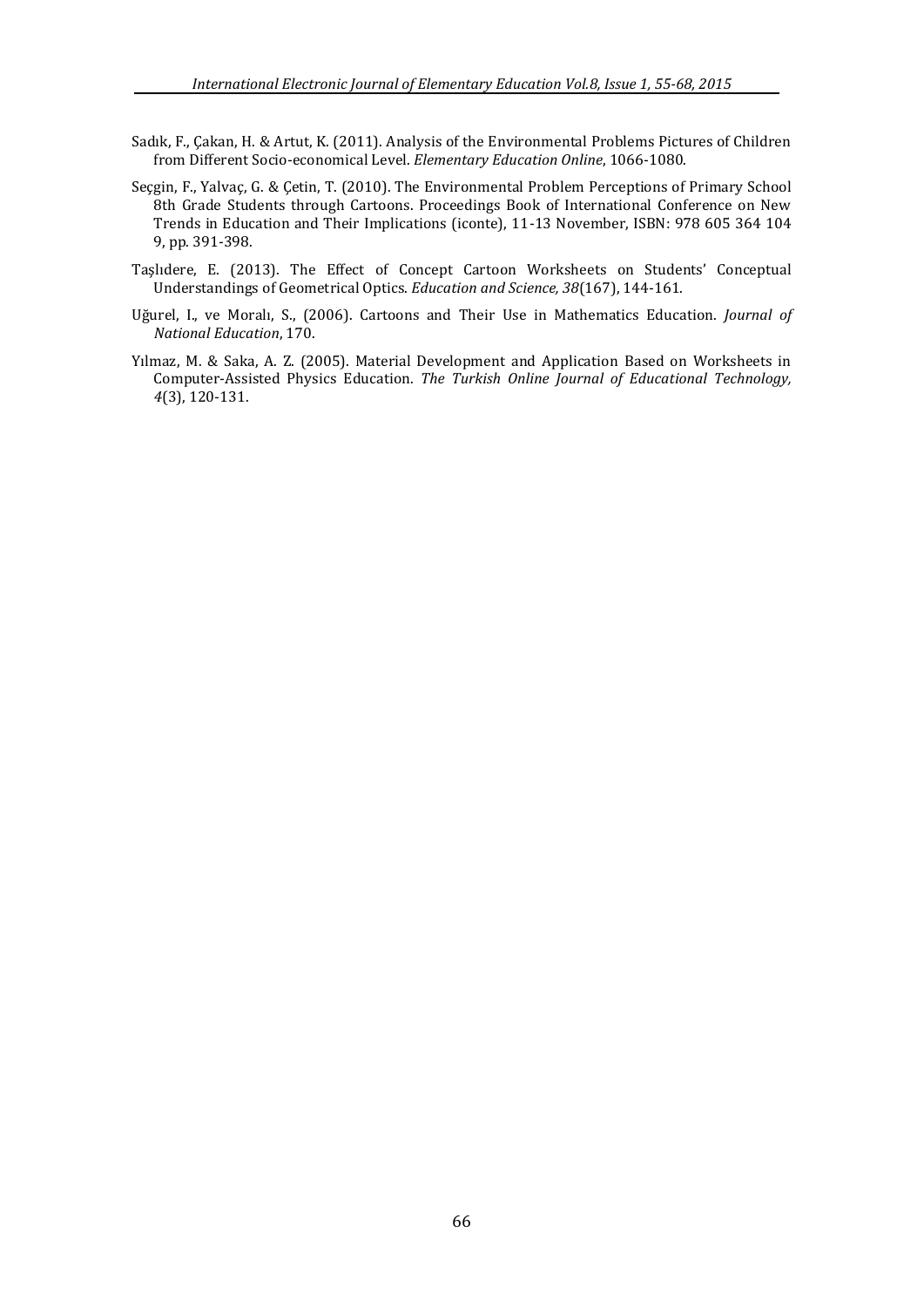# APPENDIX – A



Picture 1: An outdoor science education activity with students



Picture 2: An example for light pollution